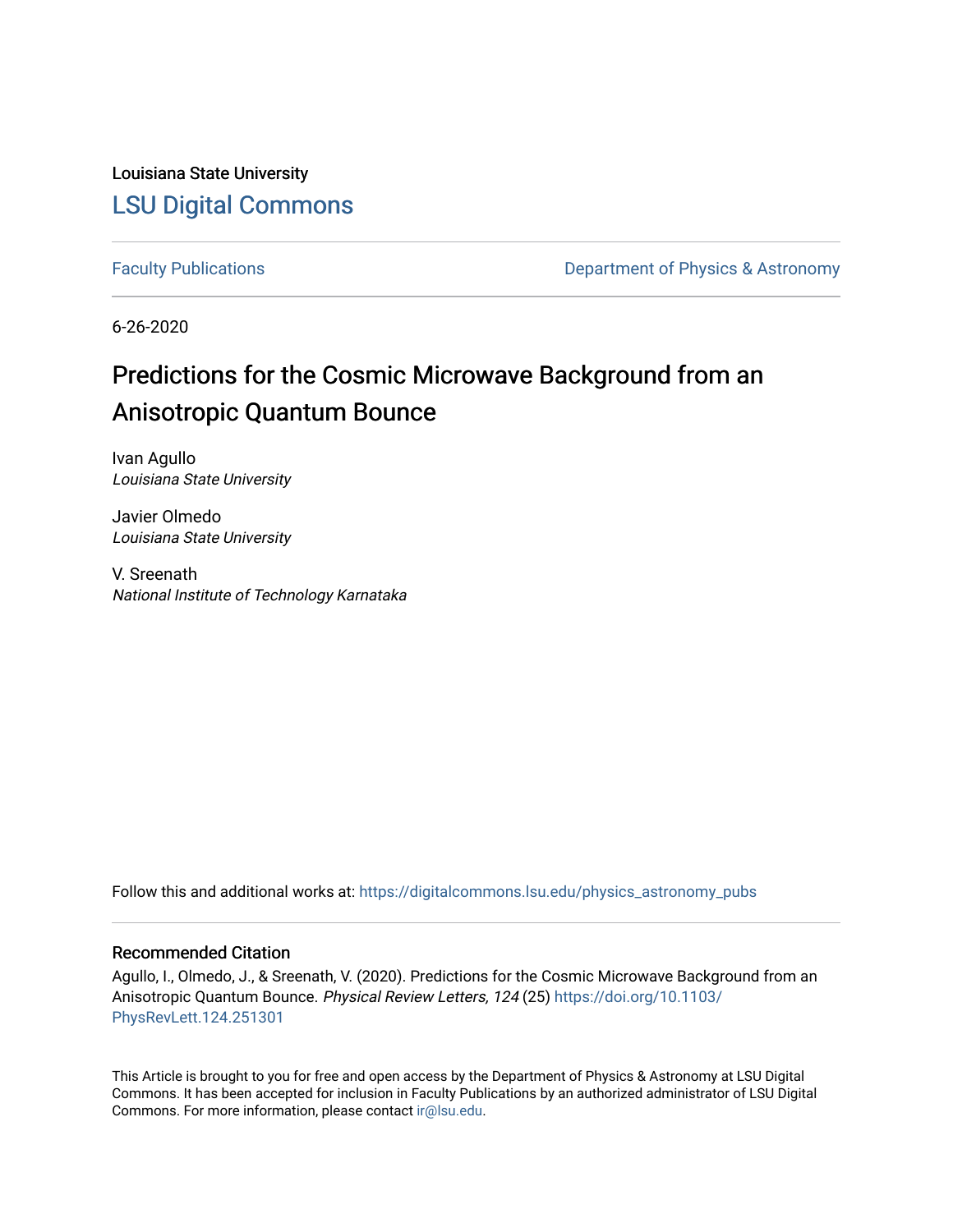# arXiv:2003.02304v2 [gr-qc] 9 Jul 2020 arXiv:2003.02304v2 [gr-qc] 9 Jul 2020

## Predictions for the CMB from an Anisotropic Quantum Bounce

Ivan Agullo,<sup>1, [∗](#page-5-0)</sup> Javier Olmedo,<sup>1,[†](#page-5-1)</sup> and V. Sreenath<sup>2,[‡](#page-5-2)</sup>

<sup>1</sup>Department of Physics and Astronomy, Louisiana State University, Baton Rouge, LA 70803, U.S.A.

 $^{2}$ Department of Physics, National Institute of Technology Karnataka, Surathkal, Mangalore 575025, India.

We introduce an extension of the standard inflationary paradigm on which the big bang singularity is replaced by an anisotropic bounce. Unlike in the big bang model, cosmological perturbations find an adiabatic regime in the past. We show that this scenario accounts for the observed quadrupolar modulation in the temperature anisotropies of the cosmic microwave background, and we make predictions for the polarization angular correlation functions  $E-E$ ,  $B-B$  and  $E-B$ , together with temperature-polarization correlations T-B and T-E, that can be used to test our ideas. We base our calculations on the bounce predicted by loop quantum cosmology, but our techniques and conclusions apply to other bouncing models as well.

Introduction. Anisotropies are generic features of homogeneous solutions to Einstein's equations. This is manifest already for Bianchi I geometries, the simplest anisotropic spacetimes. There, in the absence of anisotropic sources, the contribution of shears to Friedmann equations dilutes with the expansion faster than that of matter and radiation. Therefore, unless anisotropies are exactly zero during the entire history of the cosmos, there must be a time in the past when they were dominant. From this viewpoint, the Friedmann-Lemaître-Robertson-Walker (FLRW) isotropic spacetimes are quite singular. In the standard model of cosmology, one appeals to a phase of slow-roll inflation, when the exponential expansion quickly dilutes anisotropies, and argues that from that time on one can just ignore them. However, the way this argument is applied contains a stronger assumption—that the quantum states describing cosmological perturbations were also isotropic. Anisotropies in quantum fields do not dilute at the same rate as the shears of the homogeneous metric do. In fact, the only reason why they can be washed away is because the cosmic expansion redshifts the wavelengths for which the perturbation fields are anisotropic, potentially shifting them out of the observable Universe. There is no additional dilution [\[1\]](#page-5-3). However, redshift scales linearly with the expansion, while the dilution of the shear  $\sigma^2$  scales with its sixth power (in absence of anisotropic sources). Hence, unless inflation is significantly longer than the minimum amount required, one cannot rule out that some anisotropic features were imprinted in the cosmic microwave background (CMB).

This argument, and the fact that the Planck satellite has observed anisotropies in the CMB [\[2\]](#page-5-4), has triggered our interest in studying anisotropic extensions of the standard cosmological model. However, within general relativity one finds a major impediment: In a generic anisotropic universe, there are no preferred initial states for the cosmological perturbations. In the theory of inflation, one uses the fact that the wavelengths of the perturbations that we can probe in the CMB were much shorter than the Hubble radius at the onset of slow roll. Then, the notion of adiabatic vacuum can be used to single out

an initial quantum state, at least for these wavelengths. However, this argument fails if the preinflationary spacetime is anisotropic (see e.g. [\[3\]](#page-5-5)). In the absence of preferred initial data, the theory loses predictive power.

This Letter proposes an extension of the standard model, where the big bang singularity is replaced by an anisotropic cosmic bounce. We consider a framework in which the Universe contracts in the remote past, according to Einstein's theory, until matter and spacetime curvature approach the Planck scale. Then, quantum gravity effects grow and dominate the dynamics, overwhelming the classical attraction and making the Universe bounce. In the far past, the Universe isotropizes and perturbations find an adiabatic regime. Therefore, in this scenario one has preferred initial and final notions of vacua and Hilbert spaces for perturbations. Our goal is to formulate this quantum theory and to solve the evolution, that in the Schrödinger picture reduces to compute the  $S$  matrix between in and out states. We show that perturbations can retain memory of the anisotropic phase of the Universe, and leave an imprint on the CMB, even though anisotropies in the background metric are large only during a short period of time around the bounce. In order to isolate the effects of anisotropies, we work with Bianchi I spacetimes; they differ from spatially flat FLRW spacetimes only by the presence of anisotropic shears.

The classical phase space. Loop quantum cosmology (LQC) uses canonical methods for quantization [\[4,](#page-5-6) [5\]](#page-5-7). Therefore, to incorporate perturbations we first need to formulate them in the Hamiltonian language. This task is significantly more tedious and complex than the FLRW counterpart [\[6\]](#page-5-8), and to the best of our knowledge it has not been developed before (although classical gauge invariant perturbations in Bianchi I have been studied in [\[3\]](#page-5-5) by expanding Einstein's equations). We follow the geometric approach proposed in [\[7\]](#page-5-9). Gauge invariant fields at linear order in perturbations can be obtained by finding a canonical transformation that makes four of the new momenta proportional to each of the four linear constraints of the theory, respectively—the scalar and vector constraints. This guarantees that the conjugate variables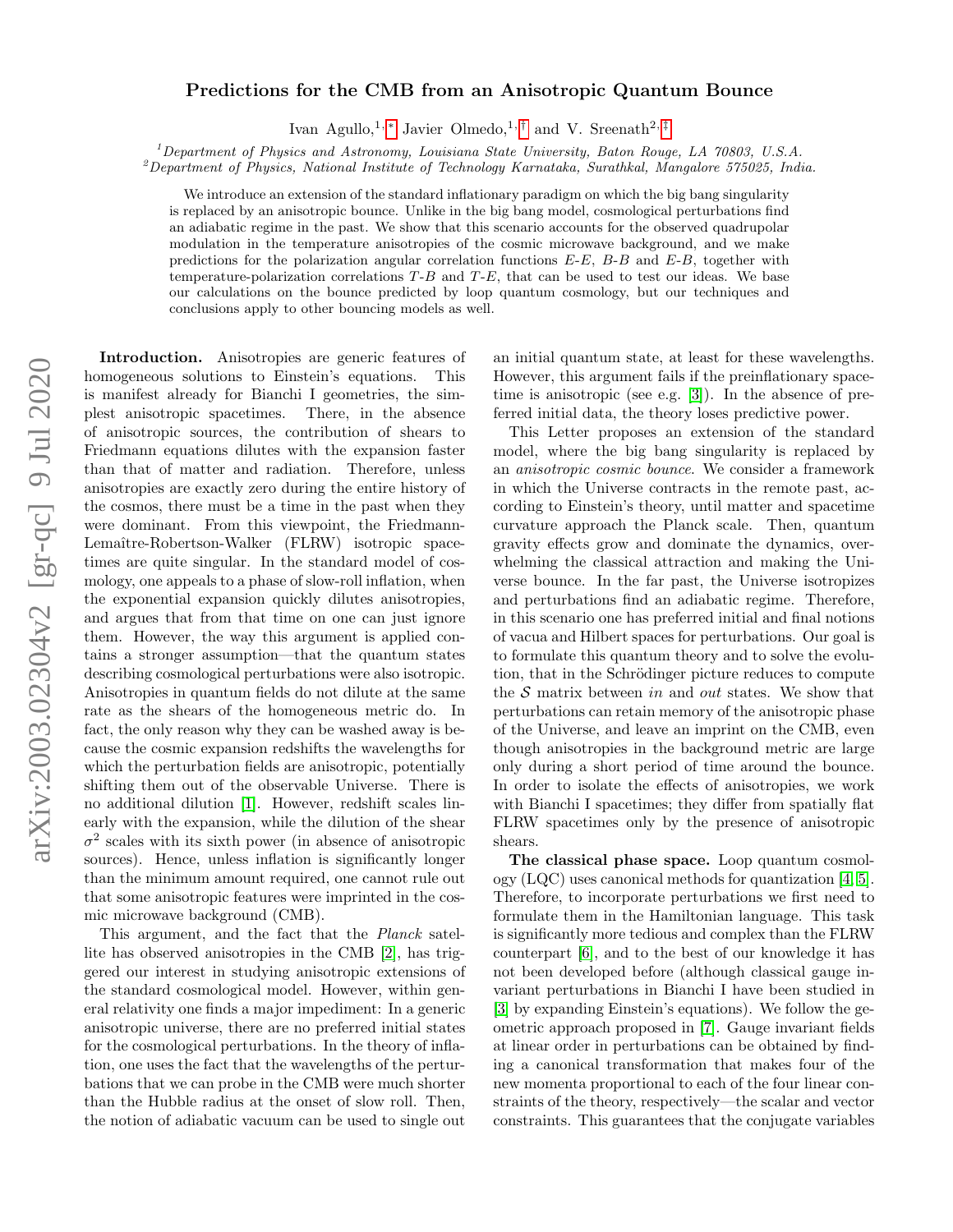to these momenta are pure gauge, while the rest of fields are gauge invariant. The search for such transformation reduces to solving Hamilton-Jacobi-like equations for a generating function. There are multiple solutions, which correspond to different choices of gauge invariant fields. We have selected the choice that in the isotropic limit reduces to the familiar scalar perturbations and the two circularly polarized tensor modes (with helicity  $\pm 2$ ), and denote them by  $\Gamma_0$  and  $\Gamma_{\pm 2}$ , respectively.

The dynamics of gauge invariant perturbations is guaranteed to decouple from pure gauge fields, and is generated by a Hamiltonian  $\mathcal{H}_{\text{pert}}$ . Hamilton's equations can be combined into the second-order differential equations

<span id="page-2-0"></span>
$$
\ddot{\Gamma}_s + 3H\dot{\Gamma}_s + \frac{k^2}{a^2}\Gamma_s + \frac{1}{a^2}\sum_{s'=0}^2 \mathcal{U}_{ss'}\Gamma_{s'} = 0, \quad (1)
$$

with  $s = 0, \pm 2$ ; we have expanded the fields in Fourier modes  $\Gamma_s(\vec{k}, t)$ , and k is the comoving wavenumber. The functions  $\mathcal{U}_{ss'}(\vec{k},t)$  are effective potentials made of a complicated combination of the background variables (see [\[8\]](#page-5-10) for details),  $a(t)$  is the mean scale factor, and  $H = \dot{a}/a$ its Hubble rate. We have implemented this Hamiltonian theory in the symbolic language of Mathematica, and made the code publicly available in [\[9\]](#page-5-11). One important difference with FLRW spacetimes is that the potentials  $\mathcal{U}_{s,s'}$  are not diagonal in presence of anisotropies. Therefore, the three fields  $\Gamma_s$  are coupled and, because these couplings are time dependent, there is no way to diagonalize the equations of motion at all times by means of a local field redefinition.

Quantum theory. The classical phase space we are interested in is the product  $V_{BI} \times V_{pert}$  of Bianchi I geometries and gauge invariant perturbations. At leading order in the perturbations, dynamics is implemented by first determining the evolution within  $V_{\text{BI}}$ , and then lifting the dynamical curves to  $V_{\text{pert}}$  with the Hamiltonian  $\mathcal{H}_{\text{pert}}$ . We follow the same strategy in the quantum theory. Namely, the Hilbert space is the product  $H_{BI} \otimes H_{pert}$ .  $H_{BI}$  has been described in [\[10,](#page-5-12) [11\]](#page-5-13). A good approximation for quantum states  $\Psi_{BI} \in H_{BI}$  that at late times are sharply peaked on a classical geometry is provided by the so-called effective equations [\[12\]](#page-5-14). These are quantum corrected equations for the directional scale factors and their conjugate variables, whose solutions follow with precision the peak of the wave function  $\Psi_{\text{BI}}$ . The physics of these spacetimes has been studied in detail in [\[13\]](#page-5-15), and the main features are the following. All solutions contain a bounce of the mean scale factor  $a(t)$ , which is caused by quantum gravity effects. All strong curvature singularities are resolved, as long as the matter sector satisfies the null energy conditions. Energy densities and shears are bounded from above. Directional scale factors  $a_i(t)$  bounce generically at different times, giving rise to a richer bounce than in the isotropic case. After the bounce, and in the presence of a scalar field

and an inflationary potential  $V(\phi)$ , Hubble friction slows  $\phi$  down and generically leads to a phase of slow roll; such a phase is an attractor in the phase space of this quantum corrected theory [\[13\]](#page-5-15). In this sense, the bounce provides a mechanism to set up the initial conditions for inflation to occur. Once inflation starts, the scenario provided by the standard cosmological model goes through, with the important difference that the state of perturbations is different from the standard ansatz of the Bunch-Davies vacuum.

We assume the matter content to be a scalar field with a potential  $V(\phi)$ . In the scenarios of interest (see below) the potential is subdominant in the preinflationary phase, and consequently the generation of anisotropies is independent of  $V(\phi)$ . For the sake of simplicity, we use  $V(\phi) = 1/2 m^2 \phi^2$  and comment below on the effect of other choices. The other freedoms in our predictions come from the choice of an effective Bianchi I quantum spacetime. One such geometry is singled out by specifying the value of the shear squared  $\sigma^2(t_B)$ , the shear in one of the principal directions, say  $\sigma_x(t_B)$ , the value of the scalar field  $\phi(t_B)$ , and the sign of its time derivative, all at the time  $t_B$  of the bounce.  $\sigma^2(t_B)$  measures the total amount of anisotropies at  $t_B$ ;  $\sigma_x(t_B)$  indicates the way these anisotropies are distributed in the three principal directions, and  $\phi(t_B)$  and the sign of  $\phi(t_B)$  control the number  $N$  of  $e$ -folds of expansion from the bounce to the end of inflation  $\left[\sigma^2(t)}\right]$  also affects this number, but in a subleading manner [\[13\]](#page-5-15).

To quantize the perturbations, we follow the conceptual framework introduced in [\[14–](#page-5-16)[16\]](#page-5-17) and extend it to Bianchi I geometries. We obtain that the dynamics of quantum perturbations  $\hat{\Gamma}_0$ ,  $\hat{\Gamma}_{\pm 2}$  are described by the equations [\(1\)](#page-2-0), with the background geometry given by a solution to the effective equations of LQC. The main difficulty arises from the interactions among the quantum fields  $\hat{\Gamma}_0$ ,  $\hat{\Gamma}_{\pm 2}$ , induced by the anisotropies. To describe dynamics, we first define the in and out Hilbert spaces. The former is defined from an adiabatic vacuum in the past (see Sec. IV in [\[8\]](#page-5-10) and [\[17\]](#page-5-18) for details), that we take to be anytime before 10000 Planck times prior to the bounce. At this time, anisotropies are already negligible in the geometries that we have explored, and all Fourier modes of interest are well inside the Hubble radius. The out Fock space is the standard one built from the Bunch-Davies vacuum during inflation, when the anisotropies of the spacetime are negligible again. The quantum evolution is implemented by the  $S$  matrix, which provides a unitary map between the *in* and *out* Fock spaces [\[18\]](#page-5-19). Its action on the in vacuum produces

<span id="page-2-1"></span>
$$
\hat{S}|in\rangle =
$$
\n
$$
\bar{N} \bigotimes_{\vec{k}} \exp\left[\sum_{s,s'=0,\pm 2} \mathbf{V}_{ss'}(\vec{k}) \,\hat{a}_s^{out\,\dagger}(\vec{k}) \,\,\hat{a}_{s'}^{out\,\dagger}(-\vec{k})\right]|out\rangle,
$$
\n(2)

where  $\overline{N}$  is a normalization factor, and  $V_{ss'}(\vec{k})$  :=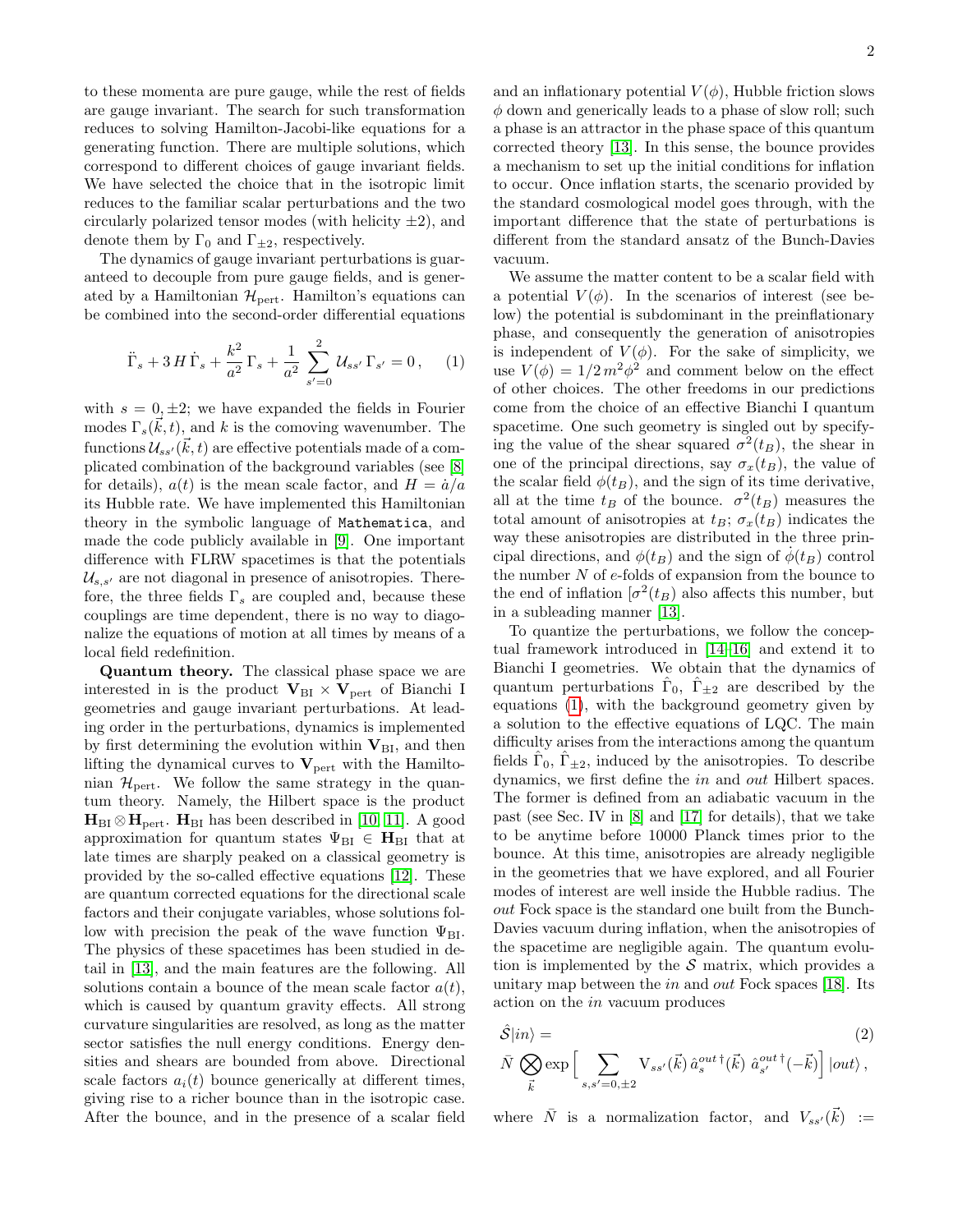$\sum_{s''} \frac{1}{2} \beta_{s''s}^* (\alpha^{-1})_{s's''}^*$ , with  $\alpha_{ss'}(\vec{k})$  and  $\beta_{ss'}(\vec{k})$  the Bogoliubov coefficients that relate the in and out vacua. They encode the information of the evolution of perturbations across the anisotropic bounce, and can be computed from the classical equations of motion. The operators  $\hat{a}_s^{out \dagger}$ , with  $s = 0, \pm 2$ , create quanta of the familiar scalar and tensor modes in inflation, respectively. The right-hand side of [\(2\)](#page-2-1) is the product of squeezing operators acting on  $|out\rangle$ . Consequently, the *in* vacuum evolves to a state made of entangled pairs of quanta, one with wave number  $\vec{k}$  and the other with  $(-\vec{k})$ ; i.e., no net momentum is created. In the isotropic limit  $V_{ss'}$  becomes diagonal, and the operator in [\(2\)](#page-2-1) becomes the product of operators for scalar and each of the two tensor modes. This is not the case in presence of anisotropies, where the final state contains entanglement among the three types of perturbations. One can compute, e.g., the entanglement entropy, from the Bogoliubov coefficients [\[8\]](#page-5-10).

Constraints from observations. We next analyze Planck's observations of a quadrupolar directiondependent modulation in the CMB [\[2\]](#page-5-4). Since our goal is to describe the largest possible signal that we can expect in the CMB, we choose  $\sigma^2(t_B)$  close to its upper bound, and derive the constraints from observations on the other parameters that specify the spacetime geometry. Observations translate to a lower bound for the number of  $e$ -folds  $N$ , which keeps anisotropies in the CMB below the observed threshold. On the other hand, if this number happens to be very large, all anisotropies in perturbations would be red-shifted out of the observable Universe. A representative example of our analysis is obtained by choosing  $\sigma^2(t_B) = 5.78$  in natural units (this is half of its upper bound [\[13\]](#page-5-15)) and  $\sigma_x(t_B) = 0$ . We have computed the quadrupolar modulation and compared it with data from *Planck* (see Fig. [1\)](#page-3-0). The result of this analysis is a lower bound for  $N$  of 70.1. Interestingly, this value is compatible with the results found in [\[19\]](#page-5-20) for the preferred value of  $N$  in anisotropic LQC. As we will shortly see,  $N = 70.1$  is not large enough to wash away all anisotropies in the CMB.

Predictions for the CMB. We compute the angular correlation functions  $C_{\ell\ell',mm'}^{X,X'} \equiv \left\langle a_{\ell m}^X a_{\ell' m'}^{X'} \right\rangle$ , with

$$
a_{\ell m}^X = \int d\Omega \, X(\hat{n}) \, Y_{\ell m}^*(\hat{n}) \,, \tag{3}
$$

where  $X = T, E, B$  represents the temperature, electric and magnetic components of the polarization, respectively, of the anisotropies in the CMB.

(i) Temperature-Temperature  $(T-T)$ . Our theory is invariant under translations and parity, but not under rotations. Parity invariance restricts  $C_{\ell \ell',mm'}^{T,T}$  to vanish unless  $\ell + \ell'$  is even (isotropy would have also imposed  $\ell = \ell'$ ,  $m = -m'$ ). We plot in Fig. [2](#page-4-0)  $C_{\ell}^{TT} \equiv$  $\frac{1}{2\ell+1}\sum_{m=-\ell}^{\ell}(-1)^{m}C_{\ell\ell,m-m}^{TT}$ , and compare it with the predictions of isotropic inflation. As expected, the ef-



<span id="page-3-0"></span> $\sqrt{\sum_M |g_{2M}|^2/5}$  of the primordial scalar power spectrum Figure 1: Amplitude of the quadrupolar modulation  $g_2(k) \equiv$  $\mathcal{P}(\vec{k})$ , where  $g_{2M}(k) = \frac{1}{\overline{\mathcal{P}}(k)} \int d\Omega_{\vec{k}} \mathcal{P}(\vec{k}) Y_{2M}^*(\hat{k})$ , with  $\overline{\mathcal{P}}(k) \equiv$  $\int d\Omega_{\vec{k}} \mathcal{P}(\vec{k})$ . Planck's results [\[2\]](#page-5-4) for the amplitude of a quadrupole that falls off with k as  $g_2^{\text{Pl}}(k) = g_2^{\text{Pl}} \times (k/k_\star)^q$ , for  $q = -1$ , is shown in blue. The gray line shows our results for a set of individual values of  $k$ . The outcome oscillates with high frequency around the mean value, shown in black. These oscillations do not show up in angular correlation functions, since they get effectively averaged out when integrating in  $k$ .  $k_{\star}$  is a reference wave number, whose physical value today is 0.05 Mpc<sup>-1</sup>. This plot is obtained for  $\sigma^2(t_B) = 5.78$  and  $\sigma_x = 0$  in natural units, and  $N = 70.1$ .

fects of the preinflationary physics are larger for low multipoles (large angular scales) and translate to a modest enhancement of power, although small when compared to uncertainties coming from cosmic variance. Therefore, anisotropies do not alter significantly the best-fit value of the six free parameters of the standard (Lambda cold dark matter) model. We have checked this by running a Markov chain Monte Carlo analysis [\[20\]](#page-5-21), using  $TT$ ,  $EE$ , and  $TE$  data [\[21\]](#page-5-22). In contrast, correlation functions for  $\ell \neq \ell'$  are a smoking gun for anisotropies [\[22\]](#page-5-23). In Fig. [2](#page-4-0) we also show one of them, namely  $C_{\ell \ell+2,00}^{TT}$ , as an illustrative example. Other values of  $\ell, \ell', m, m'$  produce similar results. Our result for  $C_{\ell\ell+2,00}^{TT}$  is in agreement with the quadrupolar modulation observed by Planck.

(ii)  $E-E$ ,  $B-B$ , and  $T-E$  correlations. The conclusions are similar to the T-T case. Namely, these correlations are different from zero only for  $\ell + \ell'$  even, and the main departures from the isotropic model appear for low multipoles and for  $\ell \neq \ell'$ . As an example, we plot in Fig. [3](#page-4-1)  $C_{\ell}^{BB} \equiv \frac{1}{2\ell+1} \sum_{m=-\ell}^{\ell} (-1)^m C_{\ell\ell,m-m}^{BB}$  and  $C_{\ell\ell+2,00}^{BB}$ . The latter has an important contribution from the entanglement between tensor perturbations with different polarizations.

(iii)  $T-B$  and  $E-B$ . Because the B-polarization field is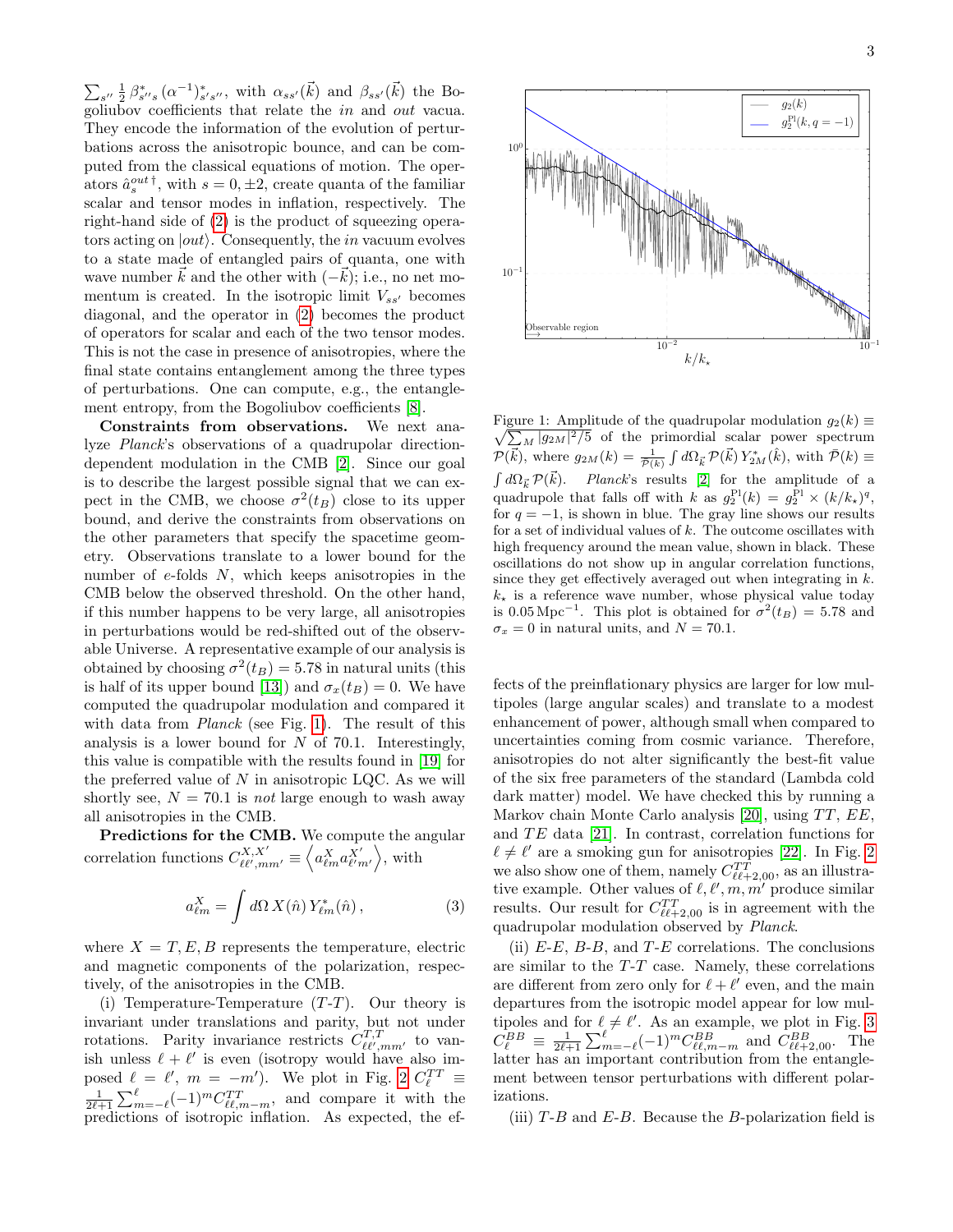

<span id="page-4-0"></span>Figure 2: Left axis: Temperature-temperature angular correlation function  $C_{\ell}^{TT}$  (dotted blue line). For comparison, the shaded region shows the values obtained from isotropic inflation, including the uncertainties originated from cosmic variance. Right axis:  $C_{\ell\ell+2,00}^{TT}$  (red line with squares) (the isotropic counterpart is exactly zero).

a pseudoscalar, while  $T$  and  $E$  are parity even, these correlations vanish in a parity invariant theory unless  $\ell + \ell'$  is odd. Since isotropy would also imply  $\ell = \ell'$ , all these correlations vanish in the standard cosmolog-ical model. Fig. [4](#page-4-2) shows  $C_{\ell\ell+1,00}^{T,B}$  and  $C_{\ell\ell+1,00}^{E,B}$  in our model. They originate *exclusively* from the entanglement between scalar and the two tensor modes.



<span id="page-4-1"></span>Figure 3: Left axis: B-B polarization angular correlation function  $C_{\ell}^{BB}$  (dotted blue line), and the predictions from isotropic inflation with cosmic variance (shaded region), for comparison. Right axis: Off-diagonal component of the B-B polarization correlation function  $C_{\ell\ell+2,00}^{BB}$  (red line with squares).



<span id="page-4-2"></span>Figure 4:  $T-B$  (left axis, dotted blue line), and  $E-B$  (right axis, red line with squares) correlation functions for  $\ell' = \ell + 1$ , and  $m = 0 = m'$ . The isotropic counterpart is identically zero.

In the standard theory of inflation the amplitude of tensor perturbations depends on the choice of  $V(\phi)$ . This freedom remains in our model. We have chosen the parameters in  $V(\phi)$  that best fits existing data, but a different choice of  $V(\phi)$  would change the amplitude of Bmodes. Our invariant prediction for them is, therefore, the magnitude of anisotropies relative to their overall amplitude.

The computational difficulty of these calculations comes from the need to resolve the angular dependence of the primordial power spectra  $\mathcal{P}_{s,s'}(\vec{k})$  or, equivalently, to decompose  $\mathcal{P}_{s,s'}(\vec{k})$  in spherical harmonics with spin weight  $s - s'$ . This is a demanding task—the calculation of these plots takes about a week on a 96-core high performance computer (we use the numerical library [\[23\]](#page-5-24)).

Our analysis shows that the quadrupolar modulation of the  $T-T$  spectrum observed by  $Planck$  [\[2\]](#page-5-4) could be a remnant from an anisotropic pre-inflationary phase, rather than a statistical fluke. Furthermore, we predict that this modulation comes together with concrete effects in the  $E-E$ ,  $T-E$ ,  $B-B$ ,  $T-B$  and  $E-B$  correlation functions, which provide a way to test our ideas (further details omitted here can be found in [\[17\]](#page-5-18)).

Discussion. The merits of this Letter are as follows: (i) To introduce a Hamiltonian formulation of gauge invariant perturbations in Bianchi I spacetimes, and to implement the mathematical framework in a publicly available computational algorithm [\[9,](#page-5-11) [23,](#page-5-24) [24\]](#page-5-25). (ii) To formulate an exact quantization of the coupled system of linear perturbations, and to use this formalism to compute the entanglement between scalar and tensor perturbations that anisotropies generate. (iii) To embed this theory within a quantization of the Bianchi I geometry, extend